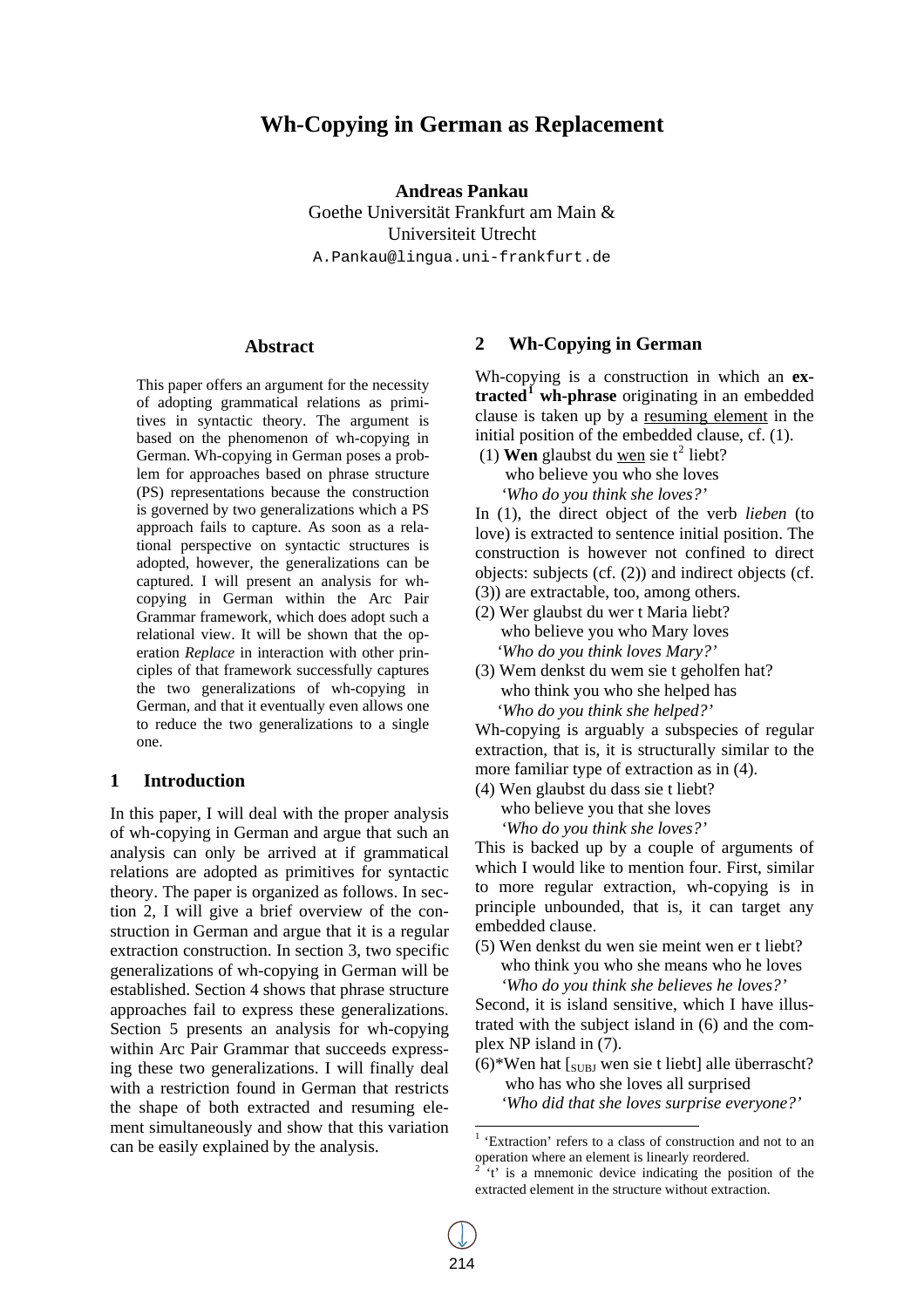(7) \* Wen machte Peter  $\lceil_{NP}\right]$  die Behauptung who made Peter the claim  $[s$  wen sie t liebt]]? who she loves

*'Who did Peter make the claim that she loves?'* 

Third, wh-copying is possible only with a handful of verbs in the matrix clause, viz. only with so called bridge verbs, to which *fragen* (to ask) does not belong.

- (8) \* Wen fragst du wen sie t liebt? who ask you who she loves
- (9) \* Wen fragst du dass sie t liebt? who ask you who she loves  *'Who did you ask she loves?'*

Fourth, wh-copying shows connectivity effects (Jacobson 1984), by which one refers to the fact that an extracted element has to satisfy restrictions imposed on it by the selecting element. For example, the German predicate '*sich sicher sein*' (to be sure of) selects a genitive marked NP.

(10) Sie ist sich dessen sicher.

she is self that sure

*'She is sure of that.'* 

If this element is extracted, the case is retained.

(11)Wessen glaubst du wessen sie sich sicher ist? whose believe you whose she self sure is *'What do you think she is sure of?'* 

The last two points are not trivial, because they indicate that wh-copying is not a subtype of the 'scope marking' construction, illustrated in (12), which is often treated on a par with wh-copying (Höhle  $2000$ )<sup>3</sup>, and for which an analysis similar to regular extraction is very problematic, at least for German (cf. Klepp (2002)).

(12) Was glaubst du wen sie t liebt? what believe you who she loves  *'Who do you think she loves?'*

The set of bridge verbs for scope marking is different from the one for wh-copying and regular extraction. On the one hand, it excludes raising predicates and volitional verbs, both of which are possible for wh-copying and regular extraction. I have illustrated this for raising predicates.

- (13) \*Was scheint es wen Hans t geschlagen hat? whom seems it that Hans beaten has
- (14) Wen scheint es wen Hans t geschlagen hat? whom seems it whom Hans beaten has

(15) Wen scheint es dass Hans t geschlagen hat? whom seems it that Hans beaten has  *'Who does it seem that Hans hit?'* 

On the other hand, it includes verbs that are impossible as bridge verbs for wh-copying and regular extraction, such as *vermuten* (engl. to suppose) or *befürchten* (engl. to fear); it is illustrated only for the first verb.

- (16) Was vermutest du wem sie t hilft? what suppose you who she helps
- (17) \* Wem vermutest du wem sie t hilft? who suppose you who she helps
- (18) \* Wem vermutest du dass sie t hilft? who suppose you that she helps  *'Who do you suppose she helps?'*

Regarding connectivity effects, they do not hold in scope marking, in which the extracted element nearly always surfaces as *was* (what), which is not genitive marked, as shown in (20).

- (19) Was glaubst du wessen sie sich t sicher ist? what believe you whose she herself sure is *'What do you think she is sure of?'*
- (20) \* Was ist sie sich t sicher? what is she self sure *'What is she sure of?'*

## **3 Two Generalizations about Wh-Copying**

Wh-copying in German is characterized by two specific generalizations concerning extracted and resuming element, which I will describe now.

## **3.1 Generalization I: Agreement**

Many speakers license PPs in wh-copying.

(21) Mit wem meinst du mit wem sie t tanzt? with whom mean you with whom she dances  *'Who do you think she dances with?'* 

In this case, the extracted and the resuming element have to agree in category. The nonagreeing forms of (21) are all ungrammatical. (22) \* Wem meinst du mit wem sie t tanzt?

- who mean you with whom she dances
- (23) \* Mit wem meinst du wem sie t tanzt? with whom mean you whom she dances  *'Who do you think she dances with?'*

Crucially, this is not a connectivity effect because this agreement requirement extends to cases where extracted and resuming element do not agree, but satisfy connectivity. Consider the verb *schreiben* (to write). The indirect object either surfaces as a PP or as a dative-marked NP. (24) Sie schreibt (ihm) einen Brief (an ihn).

 she writes him a letter on him  *'She writes (him) a letter (to him).'*

<sup>&</sup>lt;sup>3</sup> The proper analysis of this construction is hotly debated (Fanselow 2006). For some, the *was* in (12) is a dummy element indicating directly the scope of the real wh-phrase *wen* in clause initial position. For others, the *was* is an extracted sentential expletive of the matrix verb, and the scope of the real wh-phrase *wen* comes about indirectly such that the embedded clause defines the relevant restriction for the beliefs the speaker asks for. If true, a more adequate translation for (12) is 'What do you think? Who does she love?'.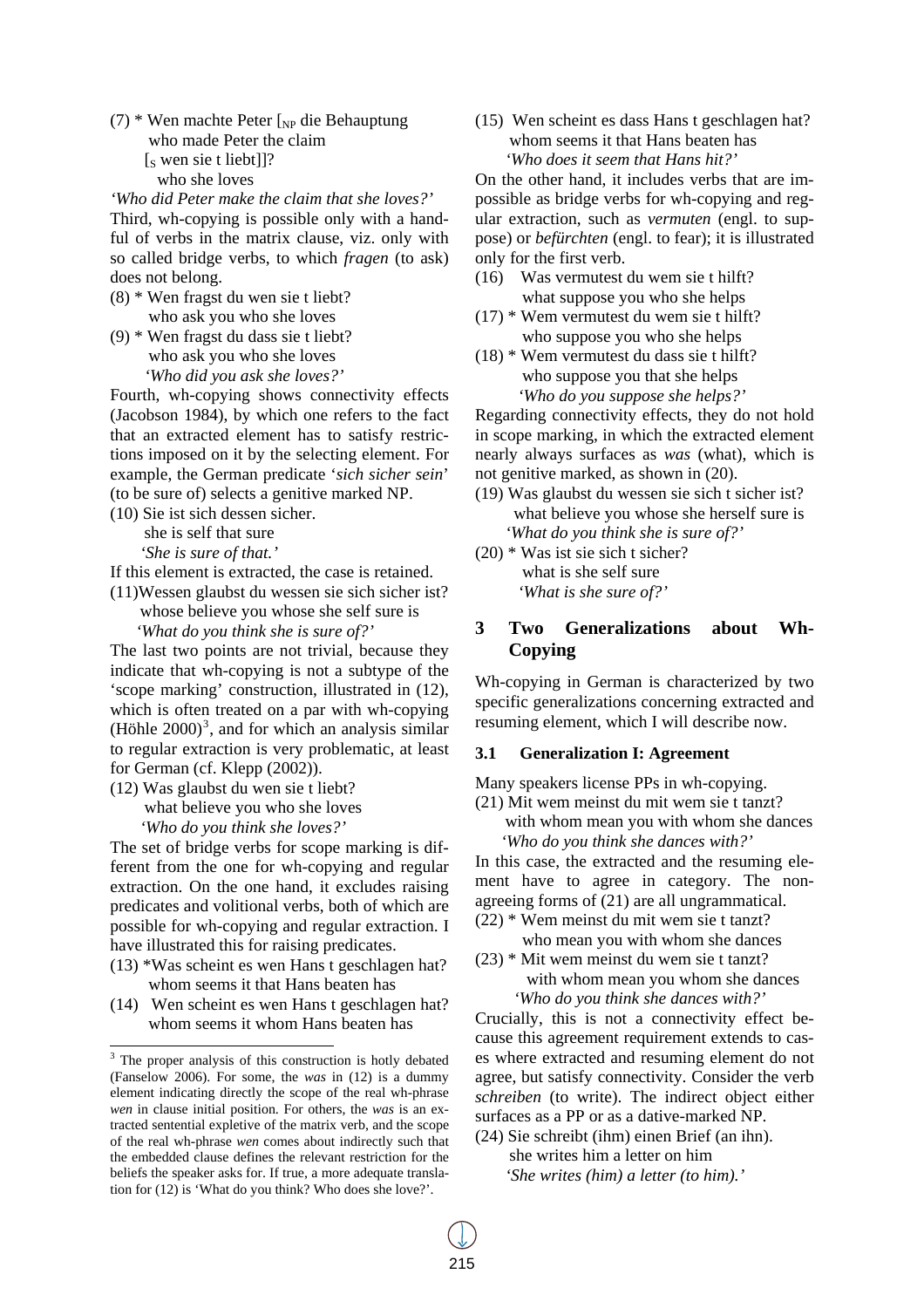Now consider the following examples.

(25) \* Wem denkst du an wen sie t schreibt?

(26) \*An wen denkst du wem sie t schreibt?

(27) Wem denkst du wem sie t schreibt?

(28) An wen denkst du an wen sie t schreibt? (on) whom think you (on) whom she writes  *'Who do you think she writes to?'* 

If only connectivity were at work in wh-copying, all sentences in (25)-(28) should be grammatical because in all cases both extracted and resuming element are compatible with the verb (cf. (24)), and should therefore be correctly connected. But only (27) and (28) are grammatical. The reason is that only in these sentences, extracted and resuming element agree, viz. in their categorial status. Agreement shows up in other contexts as well. The indirect object NP of the verb *lehren* (to teach) bears either accusative or dative.

(29) Ich lehre ihm/ihn Latein.

 I teach him.dat/him.acc Latin  *'I teach him Latin.'* 

In wh-copying, the following pattern emerges.

- (30) \* Wem denkst du wen er t Latein lehrt?
- (31) \* Wen denkst du wem er t Latein lehrt?
- (32) Wem denkst du wem er t Latein lehrt?
- (33) Wen denkst du wen er t Latein lehrt? who think you who he Latin teaches  *'Who do you think he teaches Latin?'*

Again, only those sentences are grammatical in which extracted and resuming element agree, this time for case. Finally, agreement extends to NPs as complements of prepositions. For example, the German verb *sich verlieben* (to fall in love) requires a PP headed by *in*, whose complement NP can bear any gender marking.

(34) Er verliebte sich in den/das.

He fell.in.love self in that $_{\text{masc}}$ /that $_{\text{neut}}$ 

 *'He has fallen in love with him/that.'* 

If extracted, the gender marking has to remain constant on both extracted and resuming element, that is, they have to agree for this feature.

- (35)\* In wen denkst du in was er sich t verliebte?
- (36)\* In was denkst du in wen er sich t verliebte?
- (37) In wen denkst du in wen er sich t verliebte?
- (38) In was denkst du in was er sich t verliebte? in wh. think you in wh. he self fell.in.love  *'Who/what do you think he fell in love with'*

The agreement requirement for NPs as complements to PPs holds for other morphological features, too, such as number and case, which due to lack of space I have not illustrated.

To sum up, agreement between extracted and resuming element extends to cases not covered by connectivity so that consequently it must be treated as a separate generalization.

## **3.2 Generalization II: Proforms Only**

Wh-copying in German is subject to the curious restriction that complex wh-phrases, that is, whphrases consisting of a determiner and a restriction, are excluded (McDaniel 1986; Höhle 2000).

(39) \* Welchen Mann glaubst du which man believe you welchen Mann sie t liebt? which man she loves  *'Which man do you think she loves?'* 

In the literature on wh-copying, this is often interpreted as a constraint licensing only whpronouns in the construction, while barring complex wh-phrases from it in general (Felser 2004, Höhle 2000, Nunes 2004). This view however is too simplistic in light of data that are almost never taken into account. First of all, it is not the case that only wh-pronouns appear as resuming elements. Already McDaniel (1986) noted that some speakers license d-pronouns.

(40) Wen glaubst du den sie t liebt? who believe you who she loves

 *'Who do you think she loves?'*

She also noted that this extends PPs, that is, in case a PP is extracted, the speakers also license d-pronouns as complements to a preposition.

(41) Mit wem denkst du mit dem er t spricht? with whom think you with whom he speaks  *'With whom do you think he talks?'* 

Second, it is equally not true that complex whphrases are generally excluded. Anyadi & Tamrazian (1993) reported that some speakers license structures such as (42) and (43).

(42) Welchem Mann glaubst du wem sie das which man believe you who she the Buch t gegeben hat? book given has

*'Which man do you think she gave the book to?'* 

(43) Mit welchem Werkzeug glaubst womit Ede with which tool believe you with.what Ede das Auto t repariert? the car fixes

*'With which tool do you think Ede fixes the car?'*  Although not all speakers license such sentences, they are robustly attested. In a data collection carried out recently, I was able to find five  $speakers<sup>4</sup> lieensing them. As such structures$ were not investigated before, their properties were unclear. The aim of the data collection was to fill this gap. Eventually, four results could be established. First, only a specific set of pronouns

 4 Three came from the Lower Rhine area, one from Saxony, one from Bavaria. This is in line with the observation that wh-copying is not a dialectal phenomenon (Höhle 2000).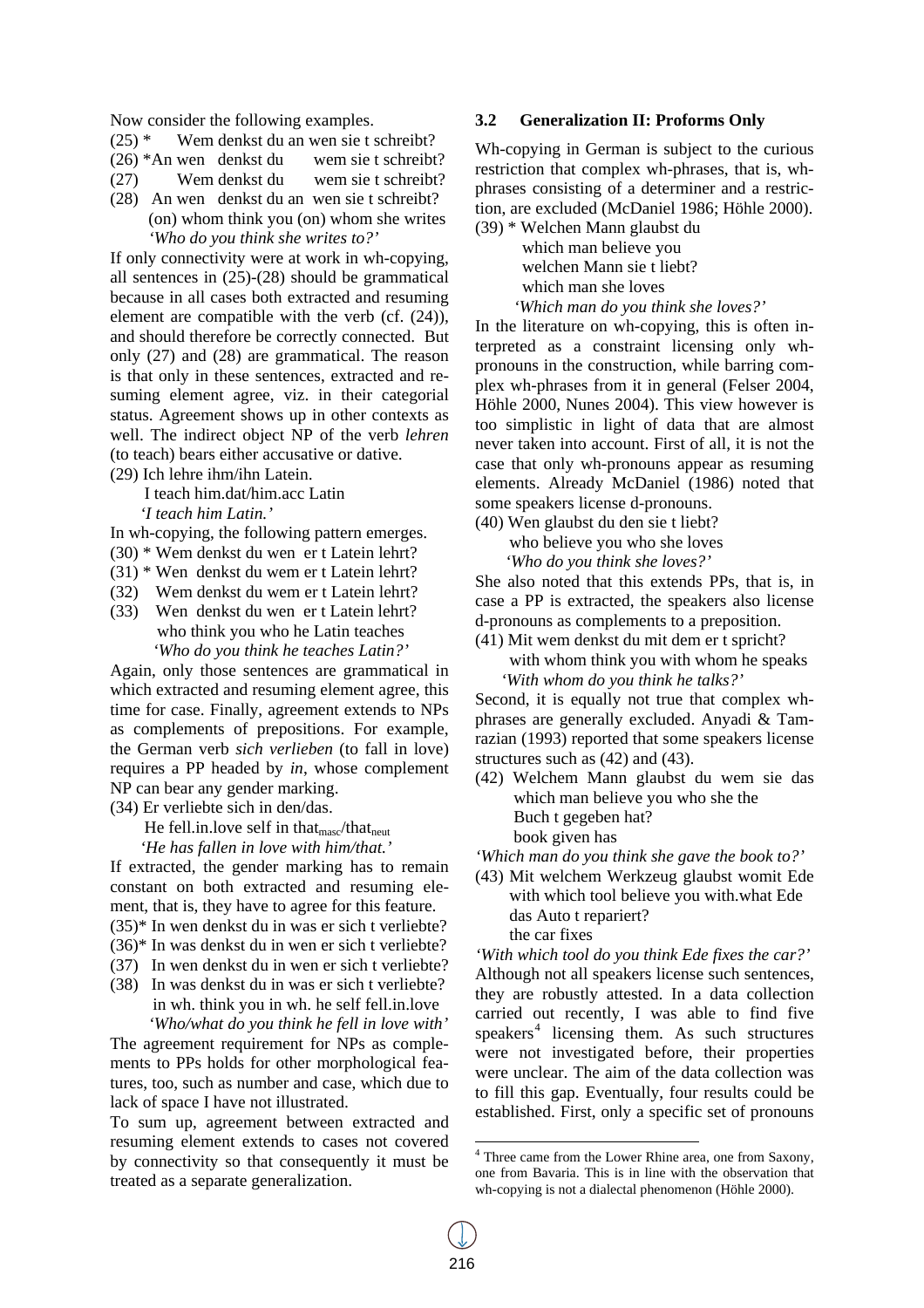is available as resuming elements. Personal pronouns, for example, are excluded altogether. (44) \* Wen glaubst du ihn sie t liebt?

- whom believe you him she loves  *'Who do you think she loves?'*
- (45) \* Mit wem glaubst du mit ihm sie t tanzt? with wh. believe you with wh. she dances  *'With whom do you think she dances?'*

Second, if a speaker licenses d-pronouns as resuming elements, then he will also license them as free relative pronouns, that is, as elements introducing free relative clauses. In other words, the same speakers accepting (40) and (41) also accepted the sentences (46) and (47).

(46) Ich lade ein den alle t mögen.

I invite who everyone likes

'*I invite who everyone likes.'*

(47) Ich treffe mich mit dem sie t getanzt hat. I meet with whom she danced has

'*I met up with whom she danced.'*

Third, if speakers license complex wh-phrases in wh-copying, then they only license them as extracted elements. Sentences such as (48) and (49) were uniformly rejected.

(48) \* Wem glaubst du welchem Mann sie das whom believe you which man she the Buch t gegeben hat? book given has

*'Which man do you think she gave the book to?'* 

(49) \* Mit wem glaubst du mit welchem Mann with whom believe you with which man sie t getanzt hat? she dances has

*'Which man do you think she has danced with?'* Fourth, speakers licensing complex wh-phrases as extracted elements also only license wh- or dpronouns as resuming elements (note that dpronouns were only available in these structures if they were also available in structures with simple wh-phrases as extracted elements, as in (40) and (41)).

- (50) Welchen Mann glaubst du wen sie t liebt? Welchen Mann glaubst du den sie t liebt? which man believe you who she loves  *'Which man do you think she loves?'*
- (51) Mit welchem Mann glaubst du mit wem sie Mit welchem Mann glaubst du mit dem sie with which man believe you with whom she t tanzt?
	- dances

 *'With which man do you think she dances?'* Full NPs as resuming elements on the other hand were never judged grammatical by any speaker.

(52) \* Welchem Mann glaubst du dem Mann sie which man believe you the man she das Buch t gegeben hat? the book given has

*'Which man do you think she gave the book to?'*

(53)\* Mit welchem Mann glaubst du mit dem with which man believe you with the Mann sie t getanzt hat? man she danced has  *'With which man do you think she dances?'*

What all four results have in common is that they restrict the set of resuming elements. This leads to the question whether they can be subsumed under a single generalization; and in fact they can, as shown in (54).

(54) If x is licensed as a resuming element then x is also licensed as a free relative proform

Before I turn to the use of "proform" in this statement, let me briefly explain how this generalization covers all four results. The first result is covered because personal pronouns are not licensed as free relative pronouns.

(55) \* Ich lade ein ihn alle t mögen.

I invite him everyone likes

 *'I invite who everyone likes.'* 

(56) \* Ich treffe mich mit ihm sie t getanzt hat.

I meet with whom she danced has

 *'I met up with whom she danced.'* 

The second result follows from the generalization without further explication as it is nearly identical to it. The third result is subsumed because the elements appearing as resuming elements in (48) and (49) are not pronouns but full NPs. For the same reason, the fourth result is covered too: the resuming elements in (52) and (53) are full NPs, too, and not pronouns. Note that the generalization in (54) is silent on what categorial and morphological features the resuming element has to bear. However, this is no problem. For this is taken care of by the first generalization, according to which extracted and resuming element have to agree. Let me finally turn to the use of the term "proform" in (54). As the discussion in this section has shown, not only pronouns are licensed as resuming elements, but also PPs containing pronouns which are in themselves not pronouns, but rather "pro-PPs". In order to capture this, I preferred using the word "proform" instead of "pronoun" in (54). The advantage of the term "proform" is that it doesn't imply a category for the element it refers to, which the term "pronoun" does, as it implies that the element is nominal.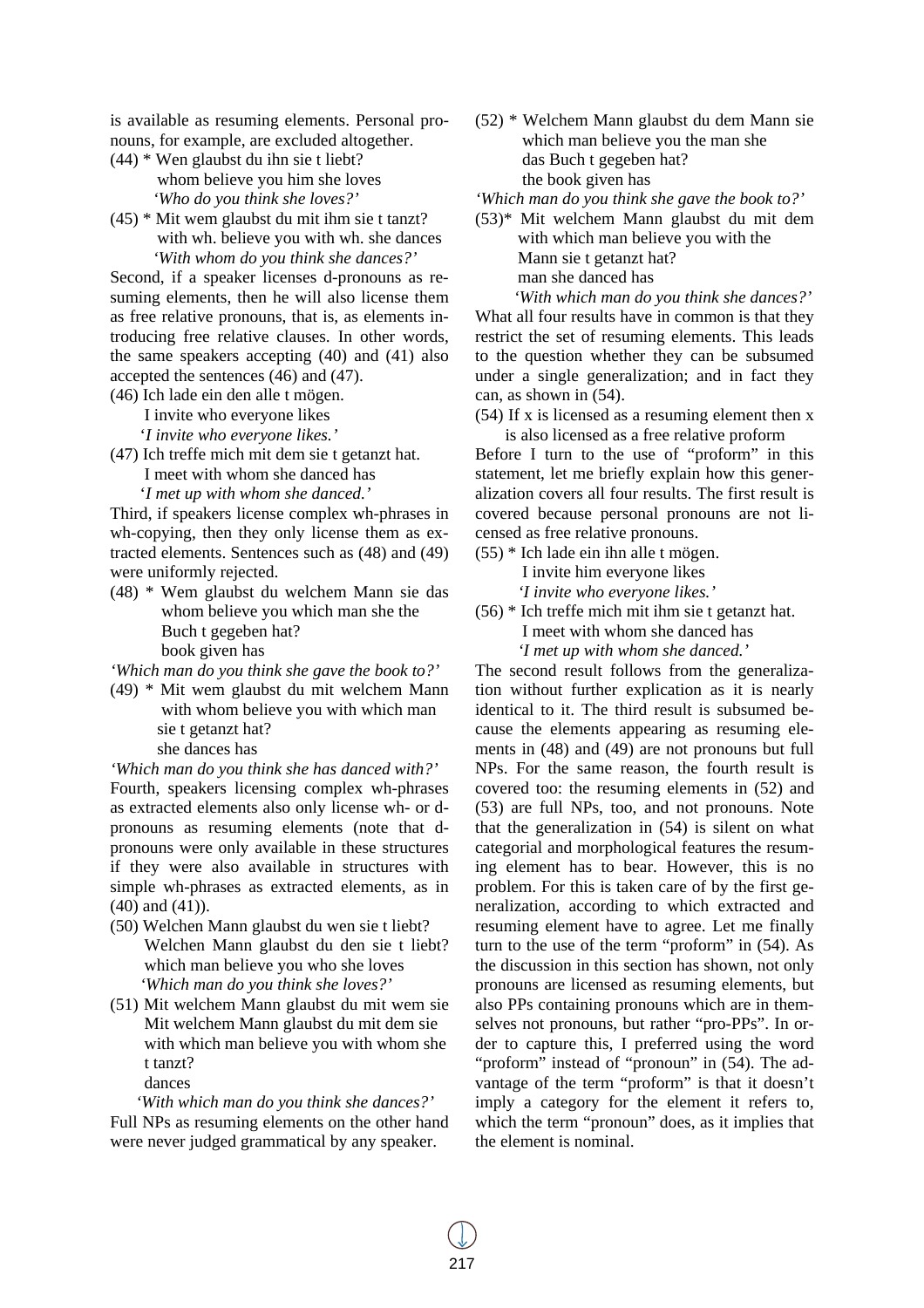#### **4 A Problem with PS Analyses**

As shown in the previous section, wh-copying is characterized by two generalizations that constrain the relation between extracted and resuming element. In this section, I would like to show that PS approaches cannot express the generalizations in a uniform way: NPs and PPs are equally subject to the generalizations but either of them requires a separate analysis. I will first sketch the analyses, and then discuss why having two analyses would be a problem at all.

## **4.1 The PS Analyses**

Consider the sentence in (57).

(57) Welchen Mann glaubst du den sie t liebt? which man believe you who she loves

'*Which man do you think she loves?'*

The extracted element in (57) is an accusative marked NP. That an accusative marked pronoun appears as a resuming element can be accounted for quite easily: all that is required is the operation given in (58), and illustrated in  $(59)^5$ .

(58) Establish identity for syntactic features be tween the node corresponding to the ex tracted element and the node corresponding to the resuming element.

$$
(59)
$$

$$
\underbrace{\text{NP}_{\text{[cat:n, case: acc, num.sg]}}}^{\text{identity}} \underbrace{\text{NP}_{\text{[cat:n, case: acc, num.sg]}}}_{\text{den}}
$$

The node corresponding to the extracted element is labeled 'NP' and specifies both category and morphological features, among others. The shape of the resuming element then follows because (58) requires the syntactic features of the extracted element to be identical to the syntactic features of the resuming element. As (58) requires identity only for syntactic but not for semantic features, it also follows that a pronoun will appear, as only they are semantically vacuous. (58) is attractive because it reduces the two generalizations to a single requirement, viz. one of agreement for syntactic features between two nodes. Unfortunately, (58) doesn't work for PPs; consider the sentence in (60).

(60) An welchen Mann meint er an den Jo denkt? on which man means he on whom Jo thinks  *'Which man does he believe Jo thinks of?'*

The extracted element *an welchen Mann* is taken up by the resuming element *an den*. If (58) were to hold for PPs, we expect the sentence in (60) to be ungrammatical; instead, the sentence in (61) should be grammatical, contrary to fact.

(61) \* An welchen Mann meint er an Jo denkt? on which man means he on Jo thinks

 *'Which man does he believe Jo thinks of?'* The reason is that the PP node is specified only for features of its head but not for morphological features of its complement NP. If according to (58) identity between this node and the node for the resuming element is established, one ends up with a bare preposition as the resuming element.

$$
(62)
$$
\n
$$
\underbrace{PP_{[cat:p, pform:an]}}_{\text{an wellchen Mann}}
$$
\n
$$
\underbrace{PP_{[cat:p, pform:an]}}_{\text{an}}
$$

To obtain the right result for PPs, one needs a separate statement requiring a dependency between pairs of nodes, as described in (63) and illustrated in (64).

(63) Establish identity for category between the nodes corresponding to the extracted and the resuming element, and for morphologi cal features between the nodes correspond ing to their non-head daughters.



#### **4.2 The Problem**

Although both (58) and (63) give correct results, a problem arises. The problem is that by having one analysis for NPs and another one for PPs, one fails to express the uniform behavior of NPs and PPs in wh-copying. For each category requires a separate rule that incorporates the generalizations in a different way. In other words, the two generalizations cannot be uniformly expressed in a PS approach. What this means in the end though is that they are in fact lost in such an approach. No connection can be established between the two analyses because each analysis defines a requirement that is completely different from the requirement of the other analysis. Eventually, one also fails to express the fact that both analyses exist simultaneously in a language.

In sum, PS approaches cannot provide a tool for capturing in a descriptively adequate manner the two generalizations governing wh-copying.

 $\frac{5(58)}{}$  – and also (63) – is compatible with transformational (for example, GB) and non-transformational PS approaches (for example, HPSG); the difference is only whether the identity for syntactic features is analyzed as feature sharing or as a copying transformation. This difference is irrelevant, though, because either analysis is defined for PS trees.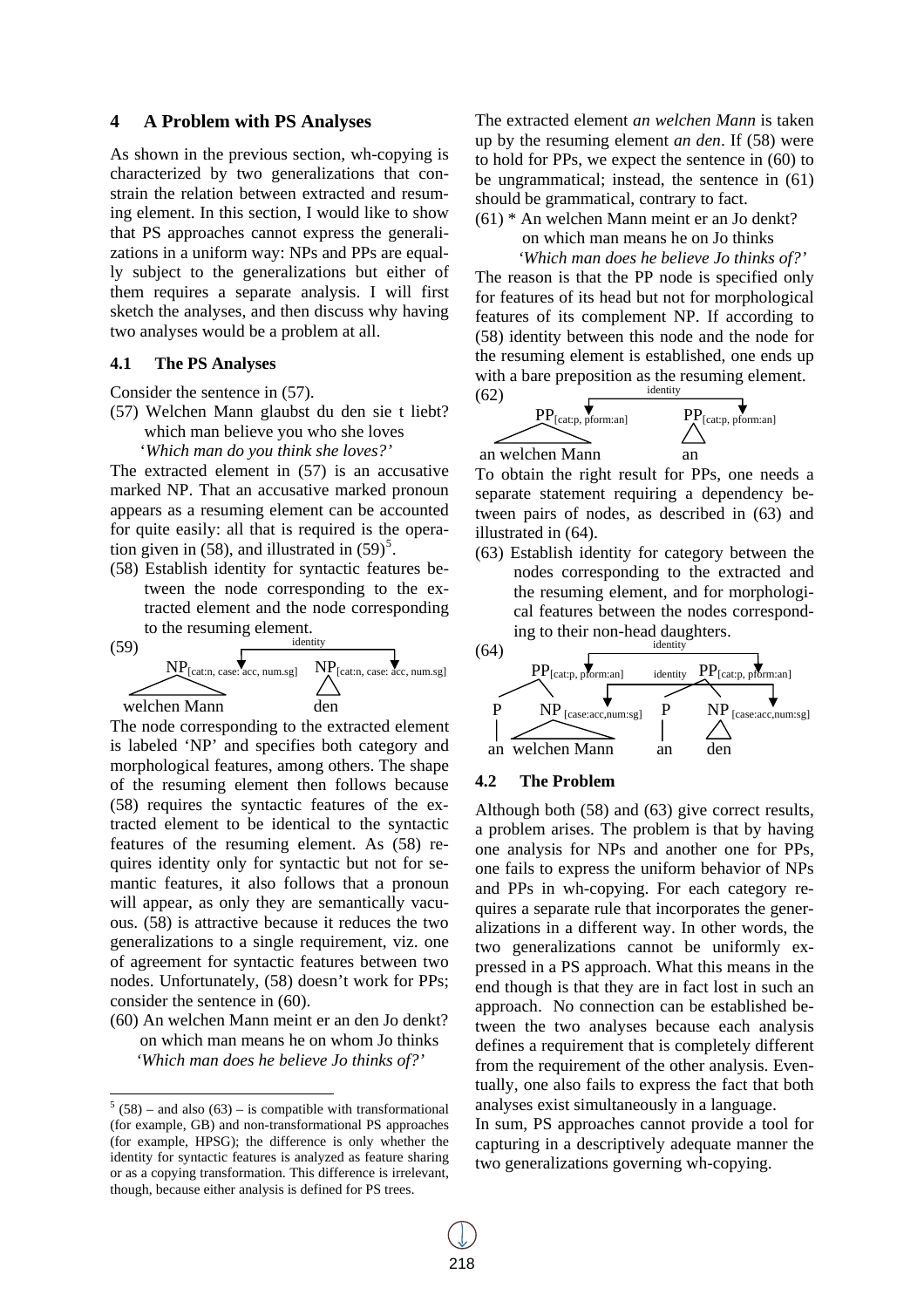#### **5 A Relational Analysis**

In this section, I will present an analysis of whcopying within the framework of Arc Pair Grammar (Johnson & Postal 1980; Postal 2010), henceforth *APG*. I will show that due to its relational orientation, APG is not only capable of covering the two generalizations, it even allows unification of them into a single one. I will start by giving a brief overview of the characteristics of APG, then introduce APG's analyses of proforms, agreement, PPs, and extraction, and will then show how these assumptions provide the relevant tools for capturing the two generalizations of wh-copying in German.

## **5.1 Brief Overview of APG**

APG is a descendent of Relational Grammar (cf. Perlmutter & Postal (1983) for an overview). APG differs from PS grammars in three ways. First, it assumes that grammatical relations – such as subject, object, indirect object – are primitive theoretical notions and that syntactic generalization need to be stated in terms of such relations. Formally, these relations are expressed via labeled, directed arcs. Second, APG allows what is called multidominance in a PS grammar, that is, a node can have more than one mother node. Both assumptions are illustrated in (65).  $(65)$  a. x b. S c. x y d. x



The representation in (65a) is called an *arc* and has to be read as: the node labeled 'z', the *head* node, bears the grammatical function 'a' to the node labeled 'x', the *tail* node. As an example, (65b) says that the node labeled 'Peter' bears the grammatical relation 'subject' – indicated as '1' – to the node labeled 'S', which is meant to indicate the sentence node. (65c) and (65d) give examples for multidominance, which is called *overlapping* in APG. Sentences are analyzed as graphs of a specific type $<sup>6</sup>$  that are 'composed' of</sup> arcs. As an example, consider the highly oversimplified structure for 'Peter loves Mary'.  $(66)$ 



<sup>6</sup> Cf. Johnson & Postal (1980), p. 51.

 $\overline{a}$ 

'P' indicates the predicate-of relation, '2' the direct-object relation. Third, APG also assumes primitive relations holding between arcs, in total two, viz. *Sponsor* and *Erase*. Saying that an arc A sponsors another arc B means that A is a necessary condition for the presence of B. And saying that an arc A erases another arc B means that the presence of A is a sufficient condition for nonpresence of B in surface structure. These relations, both of which are binary, are represented in the following way (bold capital letters are used to indicate arcs, not labels).



If an arc A bears such a relation to an arc B with which it shares the tail node, then the relation is called *local*, otherwise *foreign*. Sponsor and Erase are relevant for dealing with surface and non-surface aspects of sentence structure. In a nutshell, the set of non-sponsored arcs (called *initial* arcs) represents the initial structure of a sentence, and it – and only it – is therefore relevant for semantic interpretation; the set of nonerased arcs is irrelevant for semantic concerns and only represents the surface structure of a sentence. The sentence 'Shit happens' might serve as an example for Sponsor and Erase.  $(68)$ 



*Happen* belongs to the set of unaccusative predicates, which initially take direct objects that surface as subjects though. This property is represented through Sponsor and Erase in (68): the direct-object arc sponsors a subject arc which in turn erases the direct-object arc. As only the direct-object arc and the predicate arc are initial arcs, only they will be relevant for semantics. And since the subject and the predicate arc are the only non-erased arc, only they will surface.

#### **5.2 Proforms**

Proforms in APG are analyzed as elements heading non-initial arcs, that is, as arcs that are not relevant for semantics concerns. More specifically, they are analyzed as elements detaching, that is, *replacing* an initial, overlapping arc. The relevant definitions for *Replace* are given in  $(69)-(71)$ .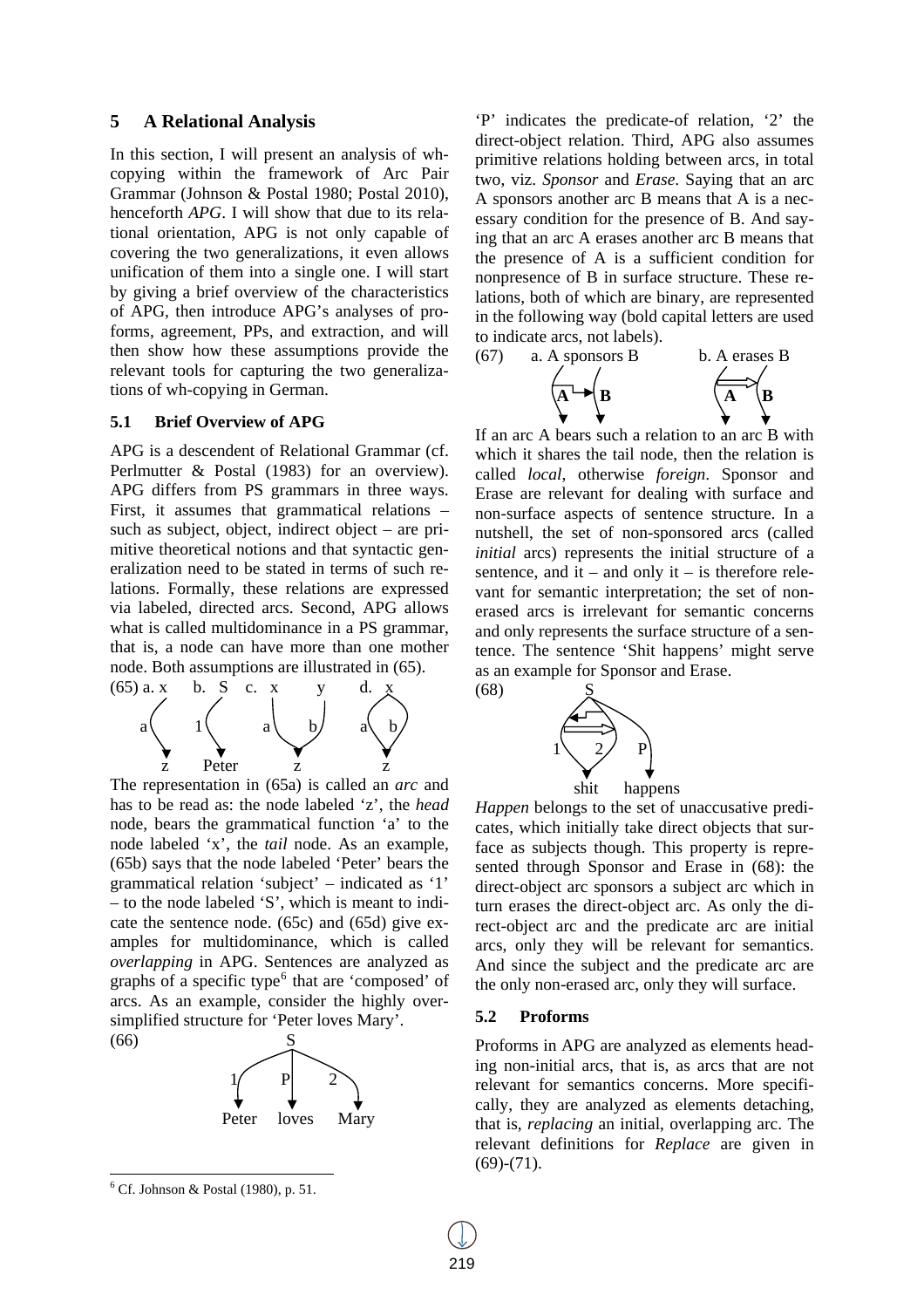- (69) An arc A (pronominally) detaches an arc B iff there is a an arc C such that C replaces B, A seconds C, and A is not a branch of C
- (70) Replace/Second: an arc C replaces an arc B iff C and B are equivalent colimbs, B spon sors C, and there exists an arc A distinct from C that erases B. In this case, A is said to second C.
- (71) The Seconder Condition: If an arc C replac es an arc B and an arc A seconds C, then A overlaps  $B^7$ .

'Equivalent' in definition (70) means that the label on the arcs C and B are identical; 'colimbs' mean that the two arcs C and B share the same tail node. Taken together, the definitions license a partial graph of the form given in (72); the letters for the arcs in (72) are held constant with respect to the ones in the definitions.

 $(72)$ 



In order to understand the form of the graph, consider the definitions in (69)-(71). As required by (70), C and B bear the same label, viz. 'v', are colimbs (they share the same tail node, viz. 'y'), B sponsors C, and a distinct arc A erases B. Accordingly, A seconds C. That A overlaps B follows from (71): since A seconds C, A is required to overlap B. Finally, (69) guarantees that this type of Replace will be one of pronominal detachment because A is not a branch of C. The idea behind this approach becomes clearer by inspecting a concrete example for such a graph<sup>8</sup>.  $(73)$ 



In this example, the element 'Peter' bears two grammatical relations: the subject relation within, and therefore to,  $S_1$ , and the direct-object relation to  $S_2$ . Due to the erasure of the direct-object B arc heading 'Peter', Replace inserts the equivalent arc C headed by the proform 'him'. The

 $\overline{\phantom{a}}$ 

equivalence is taken care of by the requirement that the replacer arc has to have the same label as the replaced arc. Crucially, although Replace eventually constrains which elements can head a replacer arc, Replace substitutes arcs for arcs, not the elements heading them.

## **5.3 Agreement**

Agreement between two elements is established via the *Lateral Feature Passing Law* in (74), adapted from Aissen (1990), p. 286.

(74) If a and b head nominal arcs, such that nei ther a nor b is a dependent of the other then, if a passes its morphological features to b, then the arc headed by b is equivalent to, and sponsored by, the arc headed by a

'Dependent' means that neither is 'b' the tail of the arc headed by 'a', nor is 'a' the tail of the arc headed by 'b'. Applied to (73), 'Peter' corresponds to head 'a' and 'him' to head 'b', and both head nominal arcs. Transmission of the morphological features of 'Peter' to 'him' is licit because the arc headed by 'him' is equivalent to, and sponsored by, the arc headed by 'Peter'.

## **5.4 Prepositional Phrases**

APG adopts a relational view on sentence structure. Similar to proforms, categorial information such as being a PP represents only a surface aspect of sentence structure. In other words, prepositions are not analyzed as *bearing* a grammatical relation, but as elements *indicating* a grammatical relation, called *flags*. Consequently, the PP 'with Mary' is initially not a PP, but a nominal heading an arc that bears the label 'Com', indicating the comitative relation.

> Com **B** Mary

 $(75)$ 

The question then arises is how to turn this initial structure into the structure appearing on the surface, which is approximately of the form in (76).  $(76)$ 



The answer given by APG is that the structures in (75) and (76) are connected via Sponsor and Erase. The relevant condition establishing this connection is the *flagging condition* in (77).

 $^7$  All definitions are taken from Postal (2010, ch. 1).

<sup>8</sup> Linear order is generally *not* represented in the structures.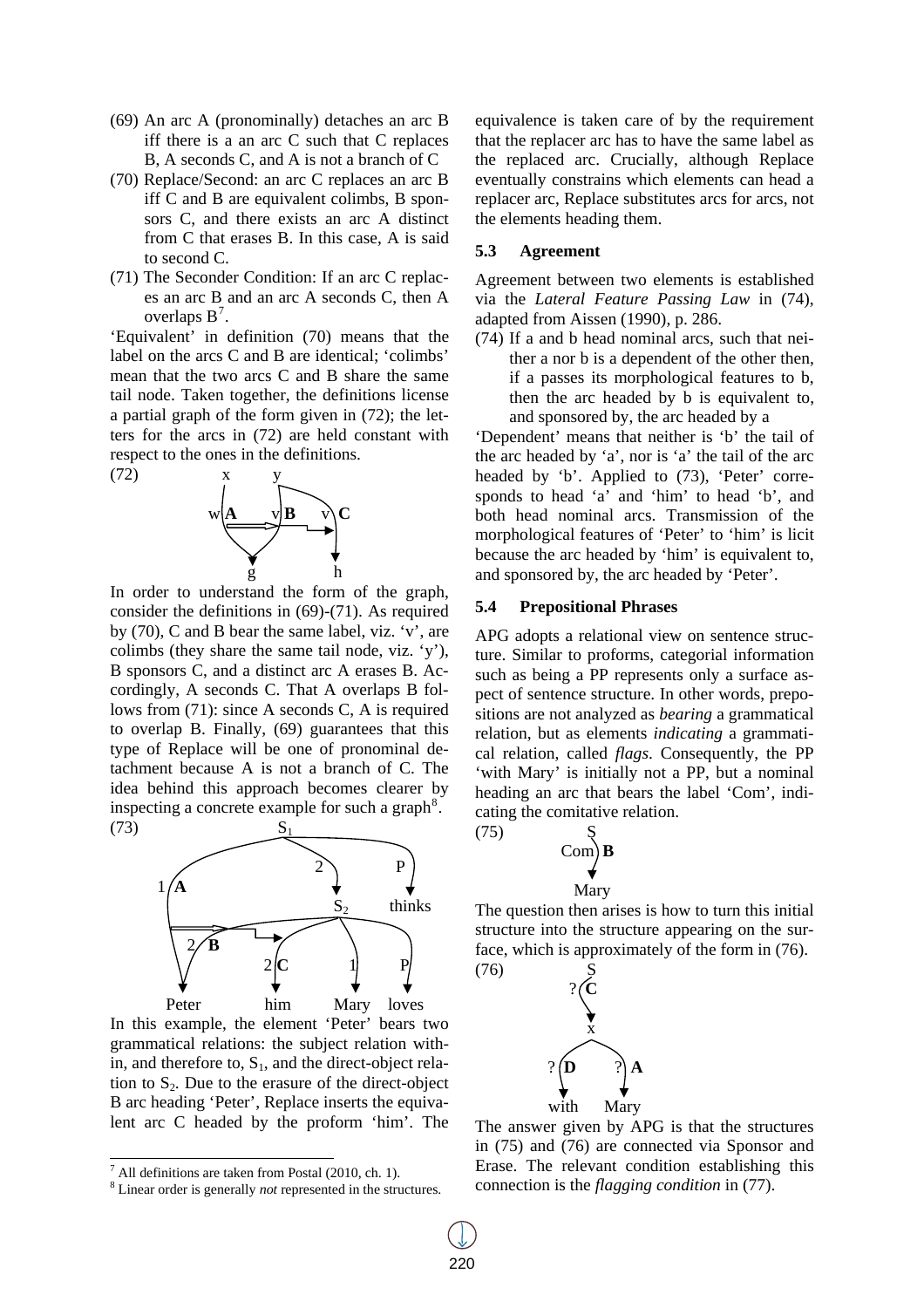(77) Iff an arc B is an output arc and not attached to a flag arc, then (i) B foreign sponsors a 60 arc A overlapping B, (ii) B is replaced by an arc C, (iii) A is a branch of C iff B's la bel is one of {Com, …}, and (iv) A locally sponsors an arc D

This definition will license the following graph (the letters are again held constant).



 $(78)$ 

In order to understand how the definition (77) licenses the graph in (78), one needs the definition for output arc.

(79) An arc B is an output arc iff B is a domestic arc and has no local eraser.

The definition for domestic arc is given in (80).

(80) An arc B is a domestic arc iff any sponsor of B is a colimb of B.

In other words, an output arc is an arc that is (i) either unsponsored or locally sponsored and (ii) if erased, then not locally erased. Turning back to the graph in (78), let me explicate how (77) licenses it. First of all, B is an output arc: it is unsponsored and not locally erased. Second, B is not attached to flag arc: no arc bearing the 'f' relation is connected to either the tail or the head node of B. Therefore, B foreign sponsors the 60 arc A overlapping B. Then, B is replaced by the arc C such that the 60 arc A is branch of C; that is, A's head node is C's tail node. Finally, the 60 arc locally sponsors the flag arc D. Note that although C replaces B, this replace relation is not one of pronominal detachment because in this case, A is a branch of C; but pronominal detachment forbids A to be a branch of C. That B has to be flagged in the first place is due its label 'Com', which appears in the set specifying those relations that need to be labeled. Which relations this set contains is ultimately subject to language particular rules: whereas the comitative relation requires the prepositional flag 'with' in English, it doesn't in Hungarian (instead, the case suffix '-vel/-val' is added). Finally, that C itself is not subject to flagging also follows from (77). C is an output arc already attached to a flag arc; if it were attached to another flag arc, the condition in (77) would be violated, due to its formulation as a biconditional.

## **5.5 Extraction**

The APG analysis of extraction has three ingredients. First, it is modeled via multidominance, which means that the extracted element will appear as the head of two overlapping arcs. One arc will indicate the initial relation of the element, for example direct-object. The other arc will indicate the relevant extraction, for example question-extraction, the label for which will be 'Q'. Second, extraction proceeds through positions that correspond neither to the initial nor to the final position of the extracted element. More specifically, I assume that extraction proceeds through every clause peripheral position between initial and final position of the extracted element. The arc that the element heads in this position will be labeled for convenience by '30'. Third, the labels of the relevant extraction arcs have to conserve the initial relation of the extracted element; this is expressed by simply adding the initial label to the label of both the 30- and the Q- $\arctan^9$ . This analysis gives the following structure for the sentence *Welchen Mann glaubst du liebt sie?* (Which man do you think she loves?).



*Welchen Mann* is the direct object of the embedded clause and the extracted element of the main clause. This is expressed by letting the Q/2-arc overlap the 2-arc. As the extraction targets a position outside the clause the 2-arc originates in, a 30/2-arc appearing in the clause peripheral position of the embedded clause is required. Finally, D sponsors B, B sponsors A, and A erases B, and B erases D.

 $\overline{\phantom{a}}$ 

 $9^9$  Cf. Postal (2004), pp. 61-68, for a detailed discussion of the mechanism accomplishing this.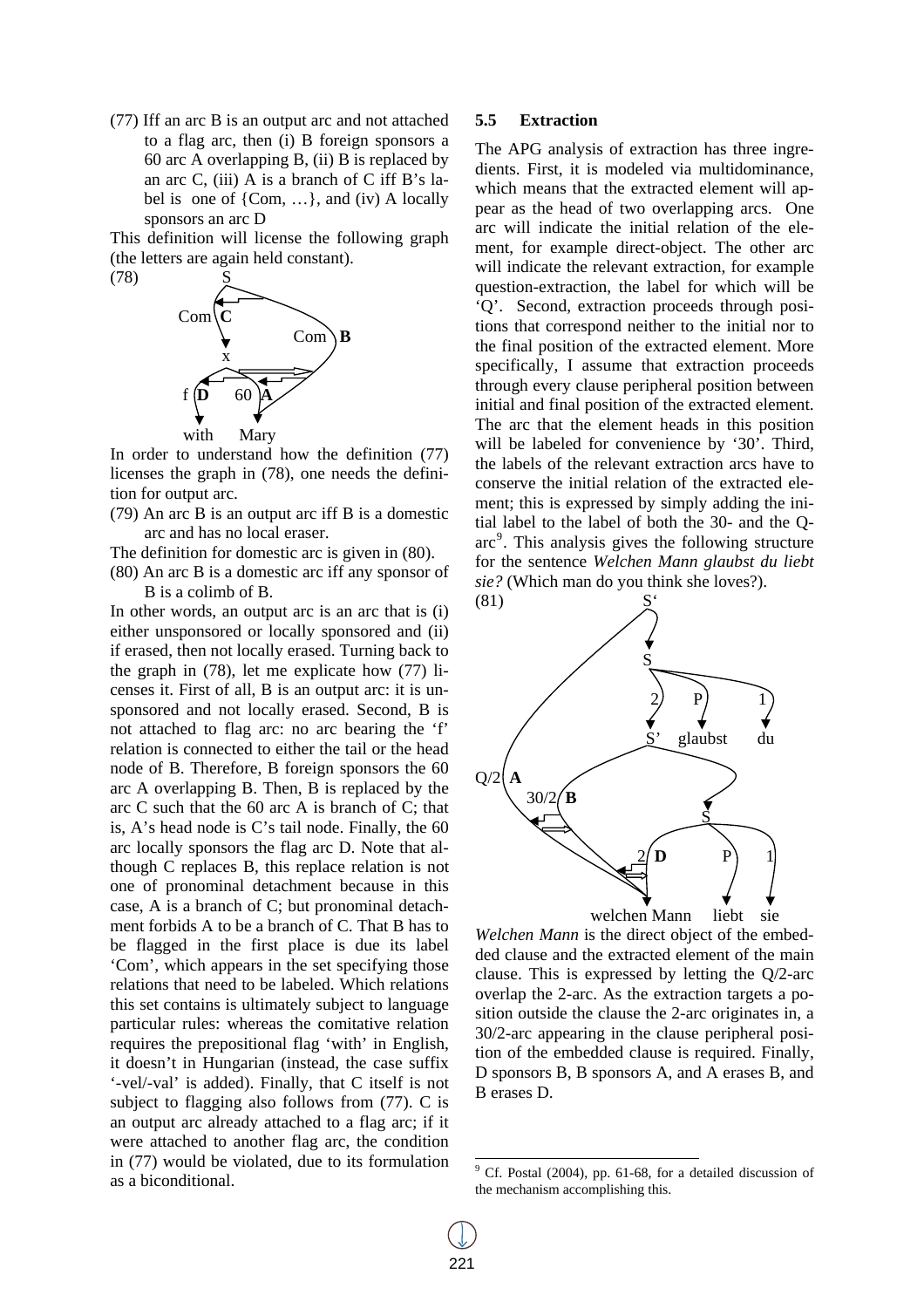## **5.6 Wh-Copying in APG**

What I would like to show now is that (82) and (83) hold.

- (82) The resuming element is a replacer arc.
- (83) The two generalizations follow from inde pendent requirements.

More specifically, they follow from Replace in interaction with the analyses for agreement, PPs, and extraction. Let me start with (82). A replacer arc is licensed if there are two overlapping arcs A and B such that one erases the other. Note that such an erase relation is present in (81): the Qarc A overlaps the 30-arc B and A erases B. Therefore, as nothing prohibits inserting a replacer arc C for B to the structure<sup>10</sup>, I consequently assume that the resuming element in whcopying is nothing but a replacer arc for the erased 30-arc, which was created in order to obtain a licit extraction structure. This is illustrated in (84) for the corresponding wh-copying sentence *Welchen Mann glaubst du den sie liebt?* (Which man do you think she loves?).



Under this analysis, the two generalizations now follow without further saying. That only a proform is licensed follows because the Replace configuration in (84) is one of pronominal detachment, and consequently only a proform is licensed for insertion. Agreement between resuming element and extracted element obtains in

 $\overline{\phantom{a}}$ 

the same way via (74), as shown for the example in (73). Let us now look at an example with an extracted PP, as in *Mit welchem Mann denkst du mit dem sie tanzt?* (Which man do you think she dances with?), whose structure is given in (85).



The presence of E and the extraction of E instead of D need explication. First, that E is present follows from the flagging condition, which requires a Com-arc not attached to a flag to be replaced by a Com-arc attached to a flag. Second, if D were extracted, it would be erased by both B and the 60-arc. However, an arc can have at most one eraser (Postal 2010, p. 24). As the presence of the erasing 60-arc is required by the flagging condition, it cannot be omitted. Consequently, both D and E have to present in the structure and only E can be the target of extraction. Let me now explain how the two generalizations follow also for extracted PPs. First, the erase relation between A and B licenses a replacer arc C equivalent to B, and therefore only of a proform can appear. Second, agreement between the proform and the extracted element follows from (74), even though the extracted element does not head a nominal arc. But note that (74) is stated an implication, and the requirement for heading a nominal arc is stated in the antecedent, whose truth value does not affect the truth of the consequent. In other words, the extracted element can pass its features to the proform in accordance with (74), even though only the proform heads a nominal arc. Third, as Replace only inserts C, that C fi-

<sup>&</sup>lt;sup>10</sup> According to APG, language particular rules have the function of *restricting* the possible structures in a language. In other words, English for example must have a rule explicitly excluding replacer arcs in a structure like (84). Similarly, the grammars for those varieties of German with whcopying must restrict the insertion of replacer arcs in such a way that only 30-arcs get replaced; cf. (Johnson and Postal) 1980, ch. 14, for details.